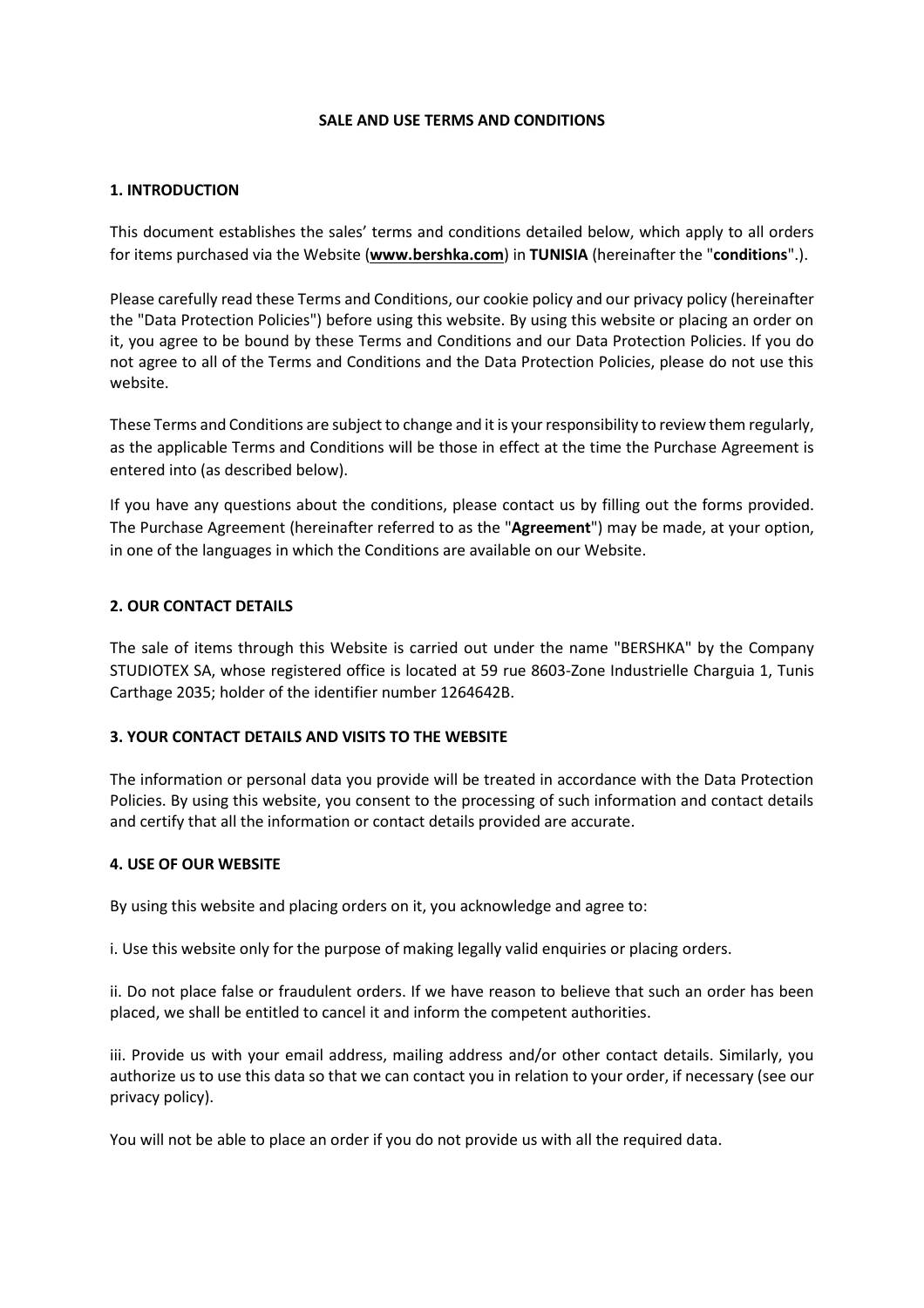By placing an order on this website, you affirm that you have the legal capacity to enter into agreements.

### **5. SERVICES AVAILABILITY**

The delivery service for the products offered on this website is only available in Tunisia.

### **6**. **TECHNICAL MEASURES TO CORRECT ERRORS**

If you notice that an error occurred when entering your personal data during your registration as a user of this site, you can modify them in the "My Account" section.

In any case, you will be able to correct errors related to the personal data provided during the purchase process by contacting customer service via the email address contact co@bershka.com and the chat accessible through the website , as well as by exercising the right of rectification provided for in our privacy policy via dataprotection@bershka.com. This website displays confirmation boxes in various sections of the purchase process that do not allow the order to proceed if the information contained in those sections has not been properly provided.

In addition, this website provides details of all the items you have added to your shopping cart during the checkout process, so that before payment is made, you can change the details of your order.

If you detect an error in your order after the payment process has been completed, you should immediately contact our customer service to correct the error.

### **7. HOW TO ORDER ON OUR WEBSITE**

In order to place an order, you should follow the online purchase procedure.

You will be notified by email confirming that your order has been processed (hereinafter the "**Order Confirmation**"). You will also be informed by email of the dispatch of your order (hereinafter the "**Dispatch Confirmation**"). An e-ticket containing the details of your order will be attached to the Shipping Confirmation (hereinafter the "**E-ticket**"). Ordering an item from our Website implies full and complete acceptance of the Sale and Use Terms and Conditions.

### **8. ITEMS' AVAILABILITY**

The items order is subject to availability.

In the event of supply difficulties or out-of-stock conditions, we reserve the right to inform you about the possibility of ordering substitute items, of a higher or equal nature or value. If you inform us that you do not agree to place a substitution order, we will refund any amount within a maximum period of 15 days.

## **9. REFUSAL TO PROCESS AN ORDER**

We reserve the right to remove, at any time, any item offered on the Website and to replace or modify any content or information contained therein. Although we always make every effort to fulfill all orders, exceptional circumstances may arise which may require us to refuse to process an order after sending you the Order Confirmation. We reserve this right at any time. In this case, if payment has already been made, we will reimburse you for all amounts paid, including delivery costs, within a maximum period of 15 days following the Order Confirmation and using the same payment method as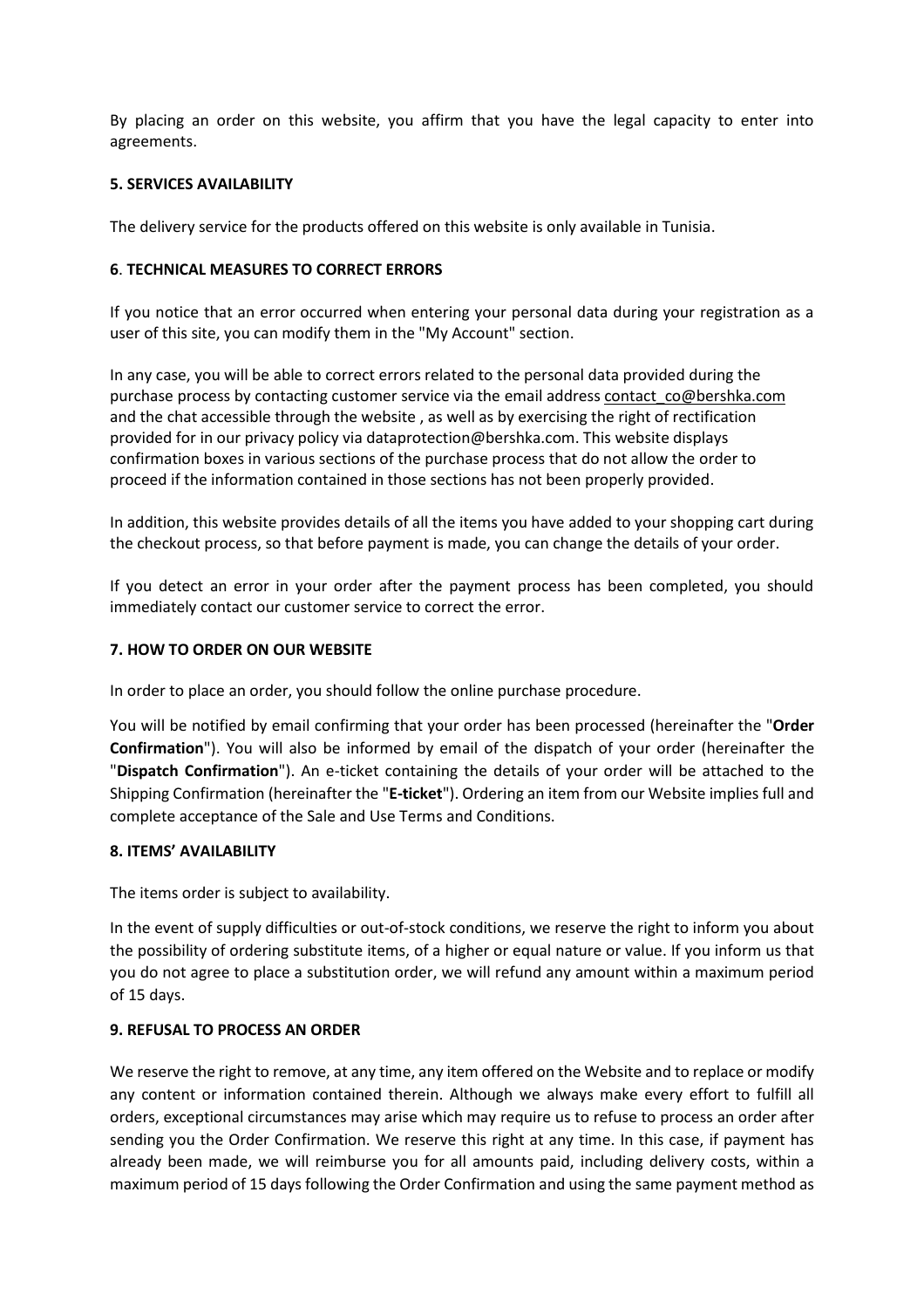that which you used during the transaction. In all cases, this reimbursement will not entail any fees at your expense.

We are not liable to you or any third party for the removal of any item from the Website, the removal or alteration of any material or content contained therein, or the failure to process an order in the above cases, after sending the Shipping Confirmation.

### **10. PRICES**

The prices displayed on our Website are denominated in Tunisian dinars and all taxes included. Purchases made through our Website are subject to value added tax (VAT) at the rate legally in force on the day of sale. The prices displayed on our Website include VAT but exclude delivery charges, which will be added to the total amount to be paid.

The price of the items will be the one indicated at all times on our Website, except in case of error. Despite our efforts to ensure that the prices listed on the Website are accurate, errors may occur.

We are not obliged to sell an item at a lower price if that price is incorrect (even after we have sent you the Order Confirmation),

If we notice an error in the price of the item(s) you have ordered, we will immediately inform you and offer you the option of either confirming your order at the correct price or cancelling it.

If we are unable to contact you, the order will be considered cancelled and in which case we will reimburse you the full amount already paid, by bank transfer.

Prices are subject to change at any time. However, no changes will have any effect on orders for which an Order Confirmation has already been sent.

After selecting the items you wish to purchase, they will be added to your shopping cart. We will then proceed with the processing of your order. To this end, you shall follow the different steps of the purchase process by indicating or verifying the required information at each step.

During the purchase process, you always have the possibility to amend your order data, but from the date of the Order Confirmation, the order cannot be changed.

In addition, if you have registered as a user in our system, all data relating to the orders you have placed with us are available in the "My Account" section.

For all orders placed via our Website, an invoice in electronic format will be made available to you in the "My Account" section.

### **11. PAYMENT METHODS**

The customer can choose between these two payment methods commonly used in Tunisia for ecommerce, namely electronic payment by card bank or postal and COD payment (cash on delivery) of goods.

### **a. Electronic payment**

The customer can pay online on our Website using credit cards or postcards.

By clicking on "Authorize payment", you confirm that the bank/postcard belongs to you.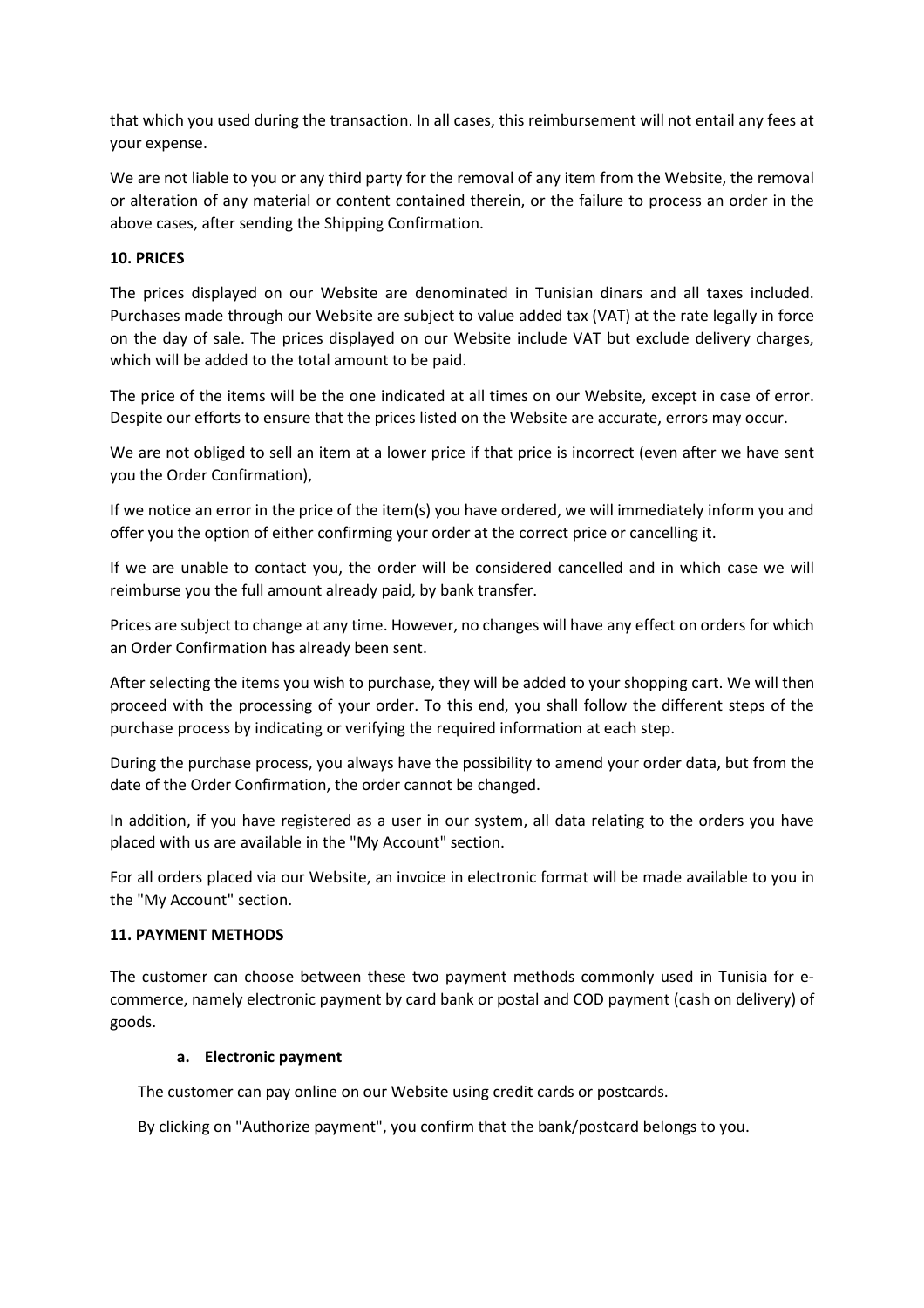Credit cards are subject to validity checks and authorization by the card issuing body. If we do not receive the required payment authorization, we will not be liable for any delay or failure to deliver the Products and we will not be able to enter into a Agreement with you.

In accordance with our commitment on the payment security, all your details communicated during your order never transmit unencrypted on the network; they are encrypted, so under no circumstances your credit card number is stored at STUDIOTEX.

Please note that the option "change size or color" will only be available if one of the electronic payment methods has been used :

# **b. COD payment**

The customer can also pay cash for the items ordered at the time of delivery. In this case the customer will, as far as possible, have to prepare the exact amount of the order because the deliverers do not always have the change.

## **12. DELIVERY**

The delivery service of the items offered on our Website is available on the territory of the Republic of Tunisia only.

To receive his order, the customer can choose between these two delivery methods, namely "click & collect" or home delivery.

## **a. Click & collect**

To receive his/her order, the customer can opt for click & collect. The click & collect is the method of purchase by which the customer orders his/her item online on our Website and subsequently (x hours/days later) withdraws his/her purchase in one of our stores.

## **b. Home Delivery**

To receive his/her order, the customer can also opt for home delivery.

Subject to the provisions of clause 8 above relating to the availability of items, we will endeavour to deliver the item(s) shown on the Dispatch Confirmation to you no later than the date shown on the Dispatch Confirmation or, if no date is shown, within the indicative period given when choosing the delivery method and, in any event, within a maximum of 30 days from the date of the Order Confirmation.

Nevertheless and in exceptional circumstances, delays may occur.

If for any reason we are unable to meet the delivery date, we will inform you immediately and offer you the choice of either continuing your order with a new delivery date or cancelling it, in which case we will reimburse you the full amount you have already paid. Please note that no home delivery can be made on Sundays and holidays.

For the purposes of these terms and conditions, "delivery" shall be deemed to have been made, or the order shall be deemed to have been "delivered", when you, or a third party designated by you, are in physical possession of the item(s) and the delivery receipt).

## **c. Delivery impossible**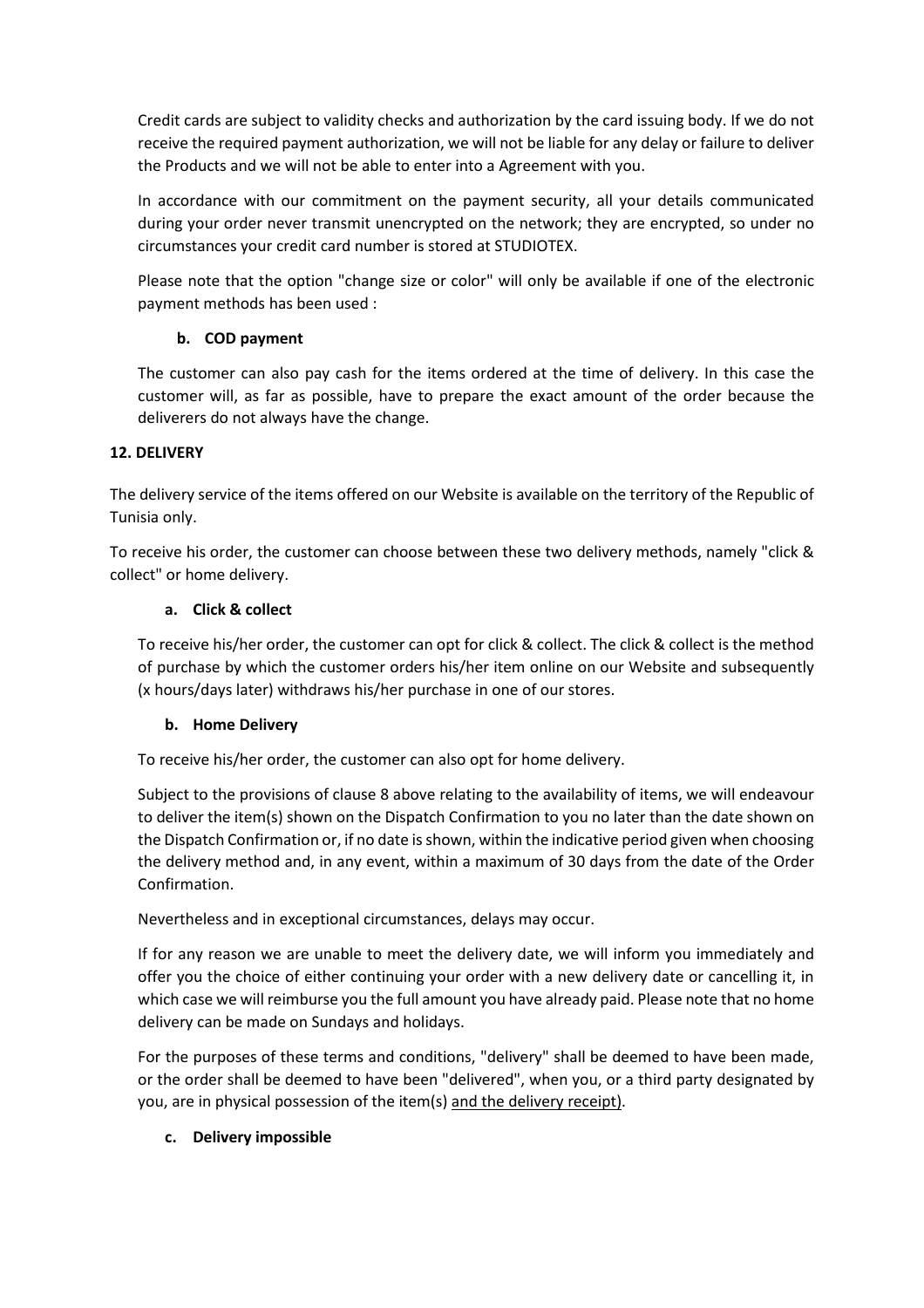If we are unable to deliver your order, your order will be returned to our warehouse. We will also let you know where your order is and how to proceed with a new delivery. If you are not at the delivery location at the agreed time, please contact us to arrange delivery at a later date. If the order has still not been delivered, for reasons for which we are not responsible, after a period of 30 days (following the date on which your order was available for delivery), we will consider that you wish to terminate the Agreement and the Agreement will be automatically terminated in accordance with the provisions of Article 274 of the COC. As a result of the Agreement being terminated, we will reimburse you for all amounts paid, including delivery charges, within 10 business days from the time the Agreement is deemed to be terminated.

## **13. DELIVERY**

Save in exceptional circumstances, we will endeavour to send the order including the listed product(s) before the date indicated in the relevant Delivery Confirmation or, if no delivery date is specified, within the estimated time indicated when choosing the delivery method and, in any event, within a maximum of 30 business days from the date of the Order Confirmation.

Nevertheless, there may be delays for reasons such as the occurrence of unforeseen circumstances or the delivery area.

If, for any reason, we are unable to meet the delivery date, we will inform you of this situation and give you the opportunity to continue the purchase, setting a new delivery date, or cancel the order with full refund of the amount paid. Under no circumstances should you forget that we do not make home deliveries on Sundays or public holidays.

For the purposes of these Terms, "delivery" shall be deemed to have taken place or the order "delivered" as soon as you or a third party indicated by you acquire physical possession of the goods, which will be evidenced by the signature of receipt of the order at the delivery address.

## **14. TRANSFER OF RISKS AND OWNERSHIP OF ITEMS**

The transfer of risks relating to the items takes place as of the delivery of the latter. Ownership of the items will be transferred to you only after receipt of full payment of the sums due, including delivery charges.

## **15. CONSUMER PROTECTION**

In accordance with the regulations in force, the consumer will be able, before the final confirmation of his order, to definitively recapitulate all his choices, confirm or amend his shopping cart and consult the Site's electronic certificate. In addition, and before the final click, the consumer will have access to information concerning the brand, the items displayed, the payment methods, those of retraction, return, and reimbursement and more generally the present STC.

In addition, the seller will provide, by email, to the consumer who requests it, a document summarizing all the data relating to the sales transaction and this within 10 business days following the conclusion of the Agreement.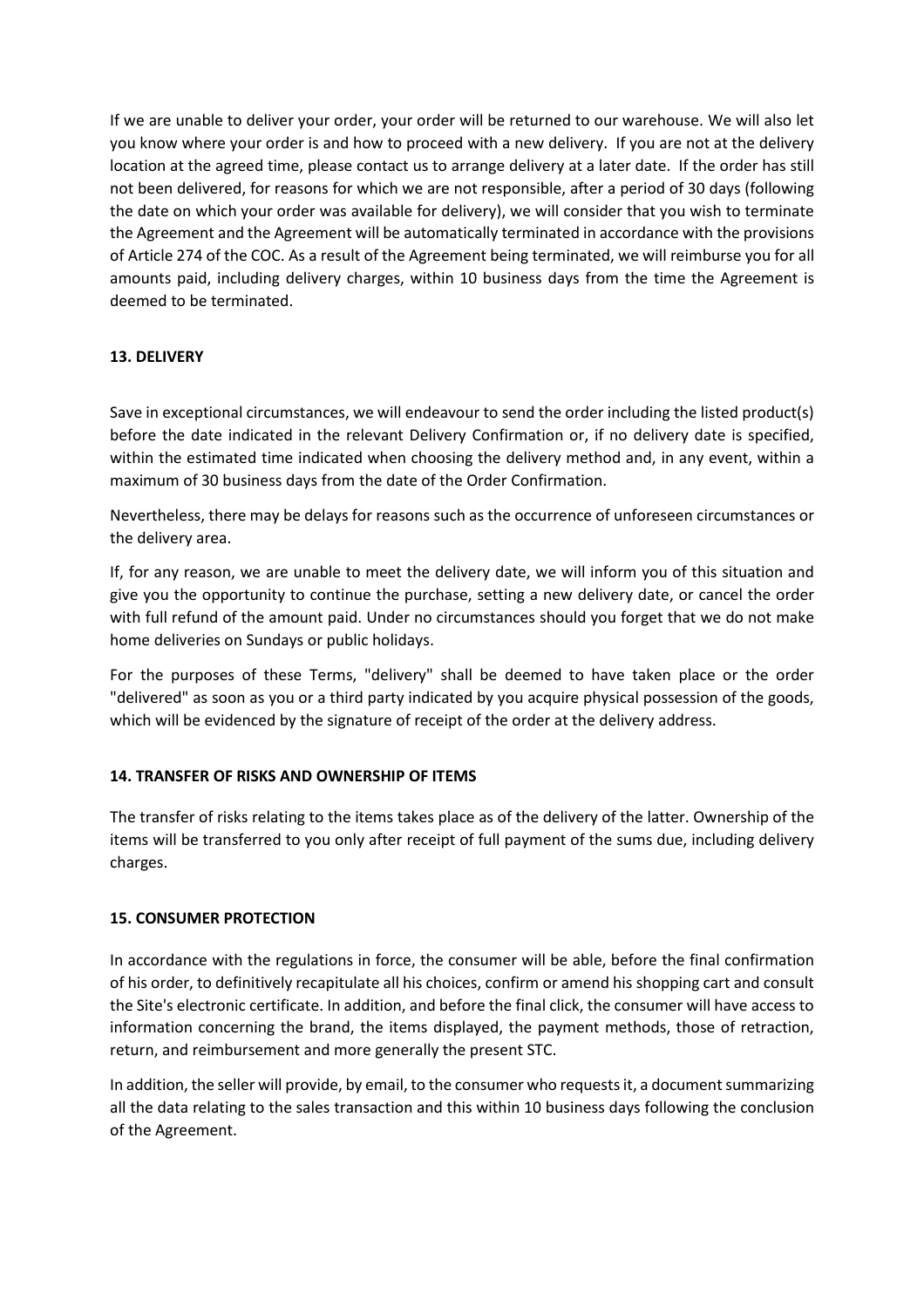### **16. RIGHT OF WITHDRAWAL**

### **16.1 Legal right of withdrawal**

As a consumer, you have the right, in accordance with the regulations in force, to withdraw from the Agreement without giving any reason. The deadline for exercising your right of withdrawal is 10 business days from receipt of your order, after this period you can no longer claim to exercise this right. The notification of withdrawal is made through our contact channels.

If you decide to retract, you must, after having contacted us by email, return your order without delay. To do so, you can deposit it either in one of our BERSHKA Tunisia stores, or by sending it by mail via the Tunisian post office. It should be noted that the items of your order must be returned to us in perfect condition, such as the one in which you received them and their labels must not have been removed, moreover the items must not have been used or worn for any other purpose than to try them. Please return the items in their original packaging with all contents, if applicable.

After examining the returned items, we will inform you whether you are entitled to a reimbursement based on the condition of the items. If we consider that the items are in satisfactory condition, we will reimburse your order within 10 days from the date of the actual return of the items.

The reimbursement will be made by bank transfer to your personal account or by means of an electronic voucher in the form of a discount code to be redeemed at the time of your next purchase on our Website. Please note that we reserve the right to withhold the reimbursement until we have received the items in question.

Withdrawal cannot be exercised in the following cases:

- The order includes personalized items.
- The order includes items that cannot be reshipped or that are likely to be damaged.

If you consider that the size or color of the item you purchased does not suit you, regardless of your legal right of withdrawal, you can request the change of this item on the website, and select the size or color for which you want the change of the first item purchased, provided (i) it is the same item, and (ii) certain means of payment have been used)

Please note that this feature will only appear when the above conditions are met.

The item(s) purchased from our Website can be exchanged within 10 business days of receipt of your order.

The item (or items) in question should be reported to the BERSHKA Tunisia store nearest you.

The item (or items) to be exchanged must be in perfect condition and as described above for the return of items under the right of withdrawal.

After examining the returned item and if we consider it to be in satisfactory condition, we will proceed with the exchange.

The exchange can be done according to your choice either by an equivalent item (in price) or by a voucher of the same value which will remain valid for 30 days for a later purchase in one of our stores.

In addition, the return of the gift card is subject to the terms and conditions of use governing the gift card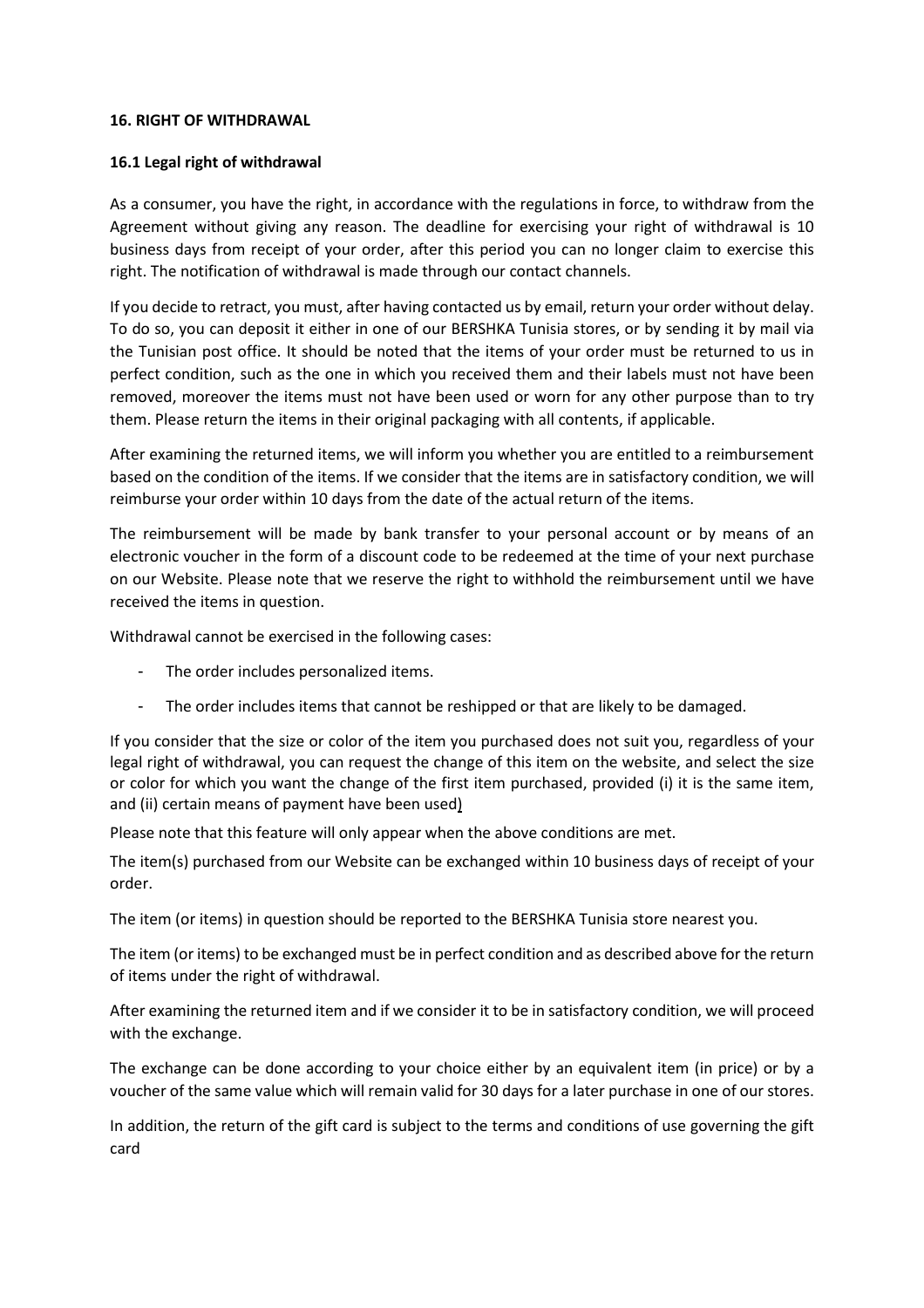### **16.2 Contractual right of withdrawal**

In addition to the legal right of withdrawal granted to consumers, mentioned in clause 16 above, you have the possibility to return any product (with the exception of products, for which the right of withdrawal is excluded) within 30 days from the date of confirmation of order dispatch.

In case of return of the products carried out under the contractual right of retraction after expiration of the legal retraction period, the reimbursement will only be for the amount paid for these products. Delivery costs will not be reimbursed.

In the event of a return to the store, you must present the product accompanied by the E-ticket attached to the Shipping Confirmation, which is also saved on your account and on our website.

You may exercise your contractual right of withdrawal under the provisions of clause 16.1 above. However, if you inform us of your decision to withdraw from the Agreement after expiry of the statutory withdrawal period, you shall, in any event, return the Products to us within 30 days from the date of confirmation of order dispatch.

### **17. RETURN OF DEFECTIVE ITEMS**

If you believe, at the time of delivery, that the items do not conform to the Agreement, you should immediately contact us through our contact channels and inform us of the characteristics of the items in question and the nature of the defect(s) found. You must then return the items in question to us within 15 days. We will examine the returned items in detail and inform you by email within a reasonable period of time whether the items can be exchanged or whether you are entitled to a reimbursement.

If a defect or damage is found, the returned items will be fully reimbursed, including the shipping charges you paid. Reimbursement will be made according to the same terms and conditions provided above for the right of withdrawal.

### **18. LIMITATION OF LIABILITY**

Unless otherwise stated, our liability in respect of any item purchased on our Website is strictly limited to the purchase price of such item.

We shall not be liable under these STC in the event that our failure to perform our obligations is attributable to the actions of a third party or to your fault.

Due to the open nature of our Website and the possibility that errors may occur in the storage and transmission of digital information, we do not guarantee the accuracy or security of any information transmitted or obtained through this Website, unless expressly stated otherwise.

All documents, descriptions and information relating to the items featured on our Website are provided "as is", without being covered by any warranty, express or implied, except for warranties provided by law. In this sense, if you are a party to the Agreement as a consumer, we are obliged to deliver itemsto you in accordance with the contractual terms because we are liable to you for any lack of conformity at the time of delivery. Items are considered to be in conformity with contract terms when: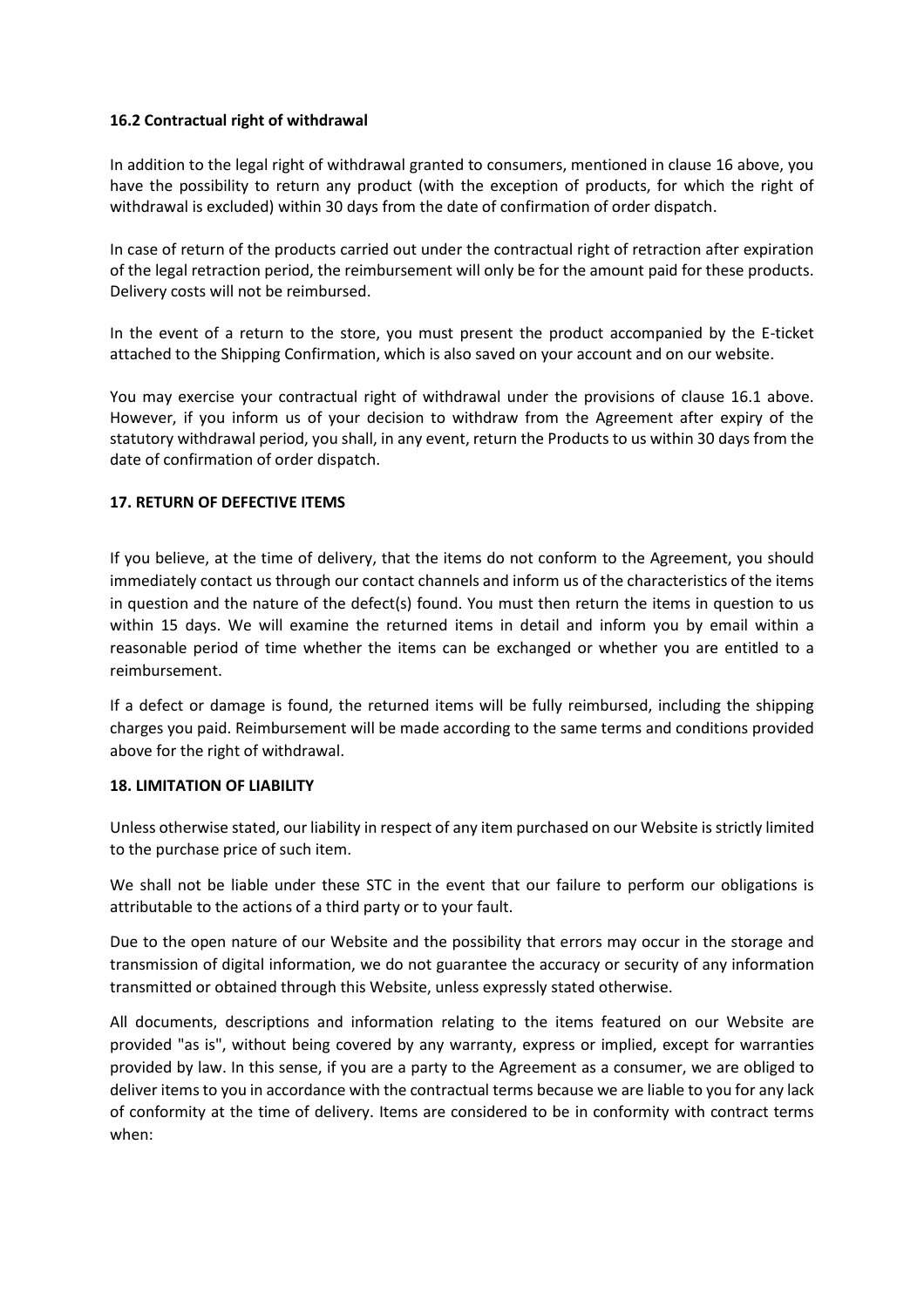- i. These items conform to the description we have presented and have the characteristics we have set out on our Website ;
- ii. These items are adapted to the purposes for which they are generally designed ;
- iii. These items meet the quality criteria that are generally accepted for items of the same kind and that can reasonably be expected.

## **19. NOTICES**

Only notices sent through the contact form will be taken into consideration. Unless otherwise specified, we may send you notices to the e-mail or postal address you have given us when you placed your order.

It is understood that notices will be received and processed as soon as they are published on our Website, either 24 hours after they are sent by email, or three days from the date of postage in the case of postal dispatch. In order to prove that a notice has been sent, it will be enough to demonstrate, in the case of a letter, that the address was correctly written and that the letter was stamped and mailed; in the case of an e-mail, it will be enough to demonstrate that it was sent to the e-mail address indicated by the recipient.

### **20. FORCE MAJEURE**

We will not be liable for any non-performance or delay in the performance of our contractual obligations caused by events beyond our control (hereinafter "**Force Majeure**") as determined by law.

It is understood, on the one hand, that our contractual obligations will be suspended for as long as the Force Majeure event lasts and, on the other hand, that our lead times for fulfilling these obligations will be extended for a period equivalent to that of the Force Majeure event.

Notwithstanding Force Majeure, we will do our utmost, to the extent possible and reasonable, to stop the Force Majeure or to find a solution that allows us to perform our contractual obligations.

## **21. RIGHT OF RENUNCIATION**

If we cease to have any claim against you for the effective performance of your obligations under the Agreement or these STC, or if we fail to exercise any of our rights or remedies to which we are entitled under the Agreement or these STC, this shall not constitute a renunciation or limitation of such rights or remedies and shall not relieve you of your obligations.

No renunciation by us of any specific right or remedy shall constitute a renunciation of any other rights or remedies under the Agreement or these STC. No renunciation by us of any of these rights or remedies under the Agreement or these STC will be effective unless it is expressly qualified as such and communicated to you in accordance with the provisions set forth in the notice provision above.

## **22. CONTINUATION OF THESE TERMS AND CONDITIONS**

In the event that any of the various clauses of these STC are found to be null and void by virtue of a final court decision, the other clauses of these STC will remain applicable without being affected by this decision.